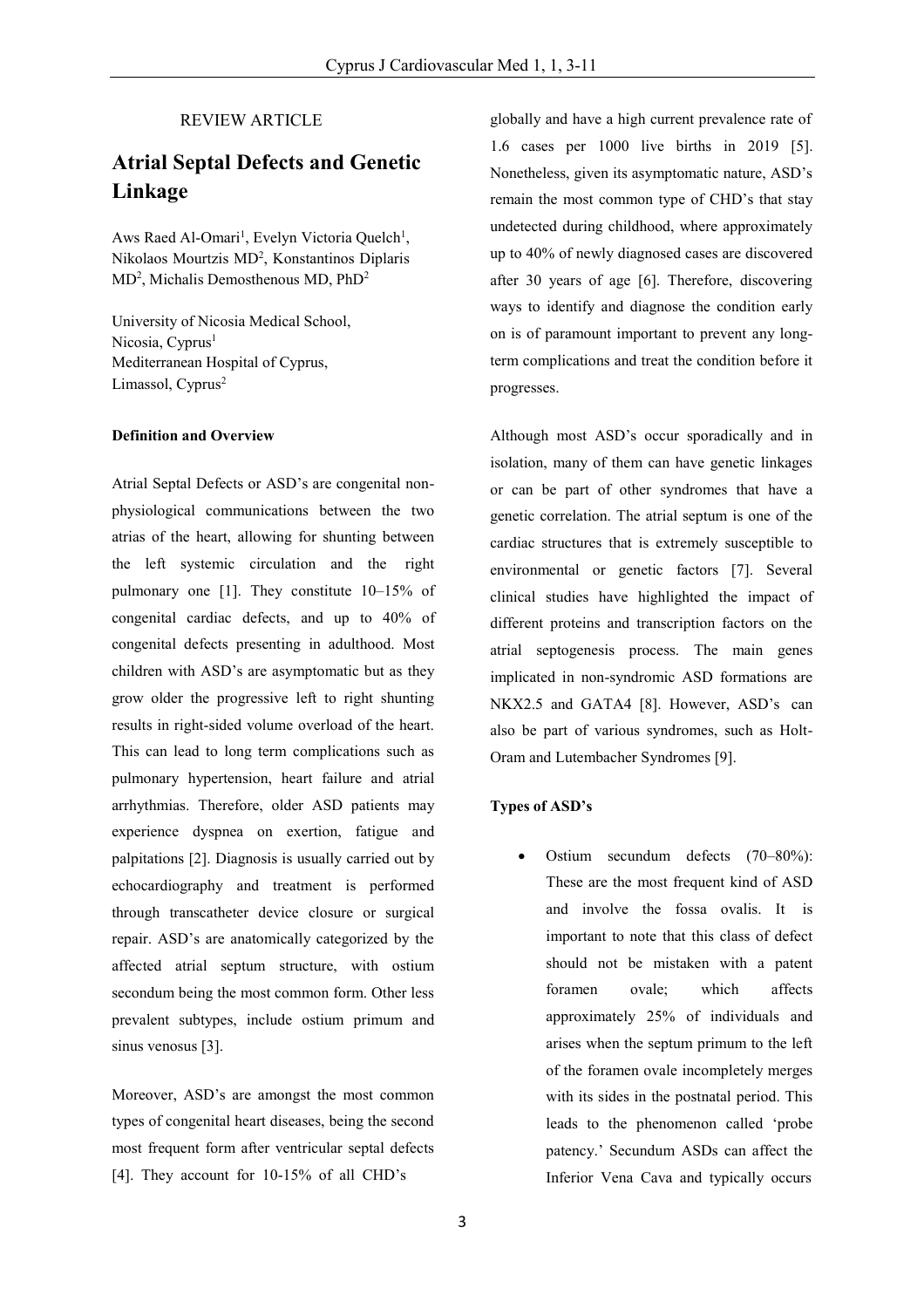due to the formen ovale expanding, insufficient development of the septum secundum or disproportionate absorption of the septum primum. Mitral Valve Prolapses are also present in individuals with ostium secundum ASDs in approximately 10 to 20% of people [10].

- Ostium primum defects (20%): Defects in the ostium primum are frequently classified as atrioventricular septal defects, however, they can occasionally be categorized as atrial septal defects. Ostium primum defects are not as frequent as ostium secundum defects. This classification of defect is typically linked with Down syndrome. By definition, this defect is associated with cleft mitral valve and is a type of AV defect [11].
- Sinus venosus defects (10%): The sinus venous ASD is a kind of atrial septum defect. This defect can either affect the venous inflow of either the superior or inferior vena cava. Ones that involve the superior vena cava contribute to 2-3% of all interatrial communication. These types are situated at the junction of the superior vena cava and the right atrium. Instead of the normal drainage of the pulmonary veins into the left atrium; this defect is typically associated with drainage of the right-sided pulmonary veins into the right atrium. Around 90% of the sinus venosus ASD's are associated with partial anomalous pulmonary venous drainage [7].
- Coronary sinus defects (<1%): Defects in the tissues surrounding the coronary sinus can lead to various communications between the coronary sinus and the left atrium. This is also known as an unroofed

coronary sinus. In this condition there is always a concurrent persistent left superior vena cava [12]. All the types of defects can clearly be seen in figure 1.

#### **Pathophysiology and Mechanism**

In normal individuals, the left sections of the heart are under higher pressures compared to the right sections because the left ventricle has to produce a sizeable amount of pressure to pump blood throughout the whole human body, while the right ventricle only requires to produce enough pressures to pump blood to the adjacent lungs [13].

When dealing with a large ASD of more than 9mm, a clinically significant shunt may occur from the left system to the right system. The shunting of blood occurs from the left atrium to the right atrium, specifically. The extra blood that is shunted from the left atrium to the right atrium will result in a volume overload of the whole right system, including both the right atrium and right ventricle. If left untreated, this state can cause a significant enlargement of the whole right side of the heart which will ultimately result in heart failure [14].

Any mechanism that leads to an increase in the pressure of the left system can further exacerbate the left to right shunt. This includes hypertension, where the pressure in the left ventricle increases during ventricular systole to enable the opening of the aortic valve. Another example is coronary artery disease which can also stiffen the left ventricle, increasing its filling pressure during diastole. The left to right shunt caused by ASD's increases the overall filling pressures or preload of the right side of the heart, therefore forcing the right ventricle to pump out more blood compared to the ventricle on the left side. This continuous overloading of the right section of the heart leads to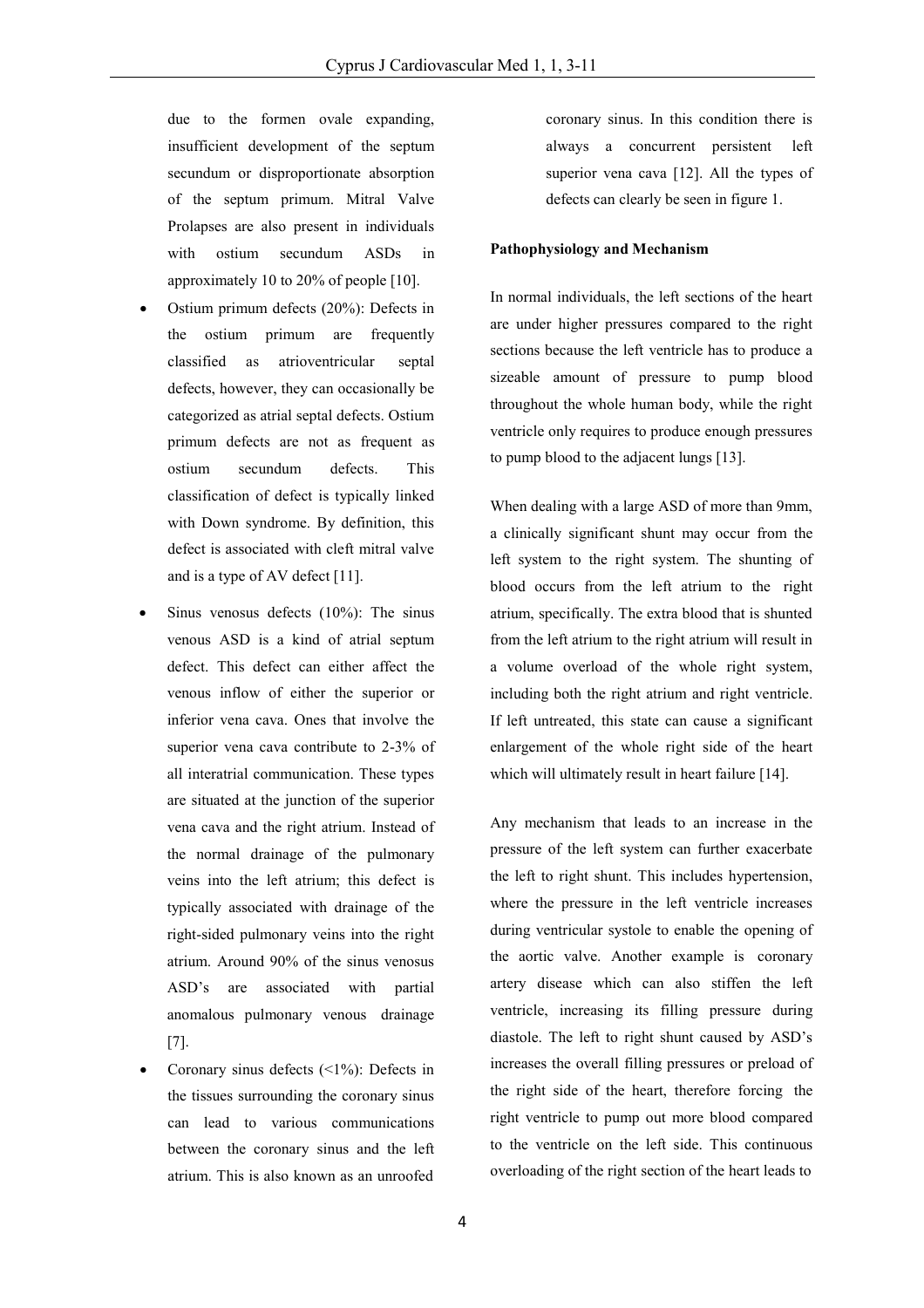a direct overload of the complete pulmonary vasculature. This can directly result in pulmonary hypertension later down the line [11].

Pulmonary hypertension will increase the afterload that faces the right ventricle. This means that the right ventricle will now have to generate increased pressures to overcome this increased afterload. Subsequently, right ventricular failure will occur as the right ventricle will become dilated and its systolic function will decrease [12].

If the ASD is not treated, then the pulmonary hypertension will progress further and the pressures of the right system will become higher than that of the left system of the heart. This significant switch of the pressure gradients will cause the shunting through the ASD to reverse, becoming a right to left shunt instead. This process is known as Eisenmenger's Syndrome. Once this reversal occurs, part of the deoxygenated blood gets pumped to the left side of the heart and out to the body, causing severe cyanosis which significantly jeopardizing the patient's health condition [13].

Moreover, in rare cases, the open connection between the atrias may also allow venous emboli to travel into the arterial circulation causing cerebral or systemic thromboembolic events in a process called, paradoxical embolization [2].

#### **Genetic Linkages of ASD's**

ASD's mostly occur in sporadic forms. However, the atrial septum is one of the cardiac structures most sensitive to environmental or genetic factors. Therefore, many affected individuals have some sort of family history of septal defects or other congenital heart problems. Current research and

evidence highlight the implication of various genes and syndromes in the formation of ASD's. Therefore, it is of vital importance to be aware of these genetic linkages in order to encourage early detection, enable quick treatment and halt disease progression. Some cases of ASD appear to run in families. In such rare cases, the two forms, ostium primum and ostium secundum defects seem to be inherited as autosomal dominant genetic traits [1].

The genes and syndromes that seem to be associated with the formation of ASD's are:

## **1. NKX2.5**

Mutations in the *NKX2.5* gene, which is a member of the NK-2 category of homeobox genes, have been associated with autosomal dominant ASD's occurring alongside atrioventricular blocks. It is also associated with around 1- 4% of sporadic ASD's. Multiple studies have proved the relationship between this genetic mutation and ASD's. A study examining more than 6 family members across 4 generations is an example of this correlation. 2 sisters had ASD's and mitral insufficiency, while the 4 others had ASD's with conduction abnormalities [16].

Another study also proves the presence of an autosomal dominant mutation that results in the formation of ASD's alongside AV blockage. Around 10 family members across 4 generations have been found to have ASD's with PR prolongation. There conditions were discovered following either catheterizations, surgery, history or examinations. After thorough genetic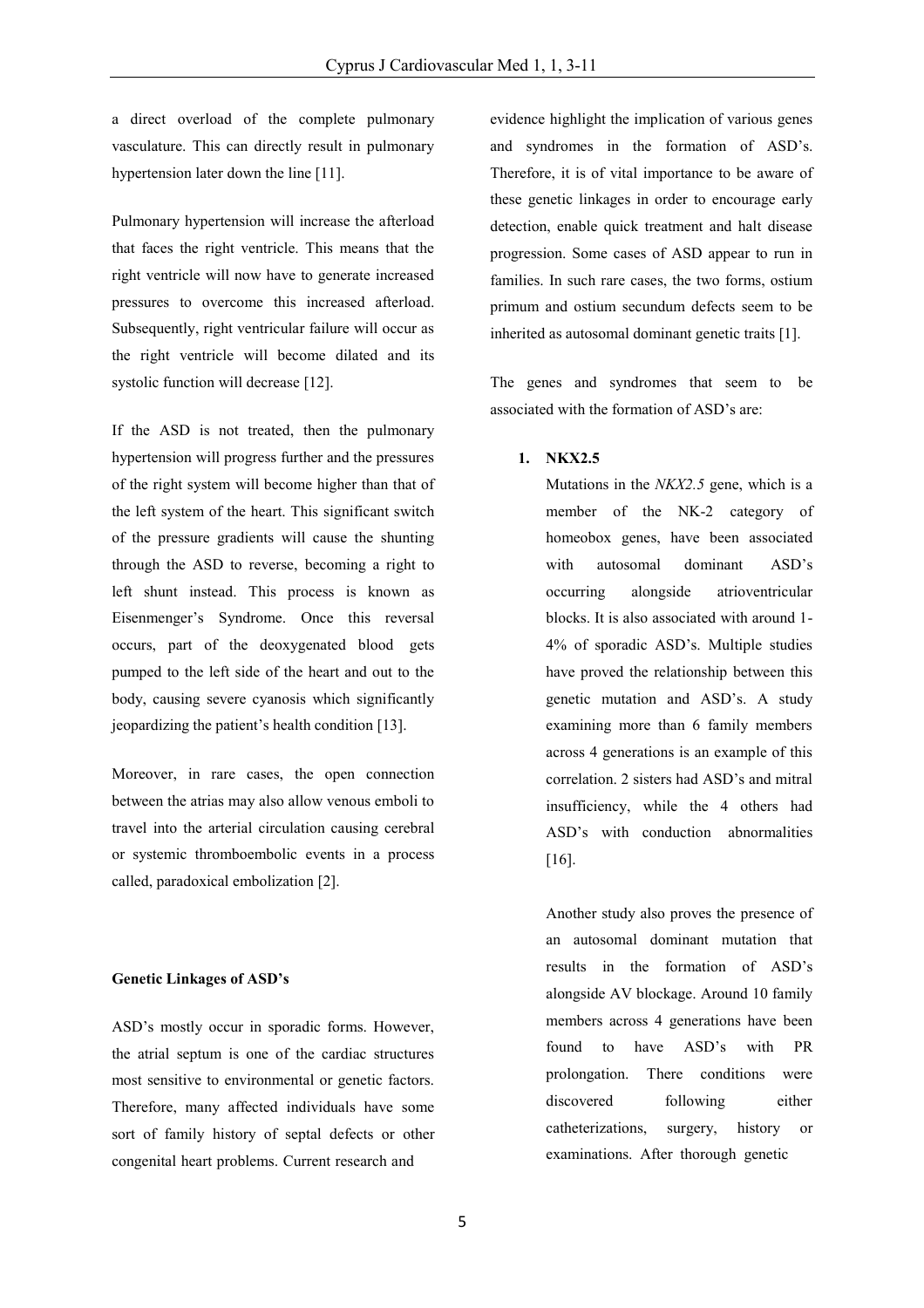testing, they all had mutations in the NKX2.5 genes [17].

Moreover, another systematic study proves the link between NKX2.5 Mutations and ASD's. A review of the provided literature showed around 59 different NKX2-5 mutations in around 202 patients. Mutations were found in all familial cases. The wide majority of patients, around 74% were found to have ASD's alongside conduction defects [18].

## **2. GATA4**

Mutations to the GATA4 gene has been shown to cause ASD's associated with other congenital heart diseases but without conduction defects or noncardiac abnormalities. Up to 3 families with autosomal dominant ASD's and without conduction abnormalities have been identified to have heterozygous mutations in the GATA4 zinc finger transcription factor gene. These individuals with these specific mutations have also been shown to have other concurrent congenital heart diseases, such as pulmonary vein stenosis [19].

### **3. TLL1**

Mutations in the TLL1 Gene have also been shown to cause ASD's alongside intraarterial septum aneurysms and cardiac arrythmias. Studies have shown a relationship, but more evidence needs to be collected to fully support this correlation [20].

# **4. Holt-Oram Syndrome & TBX5 Gene**

One of the most documented syndromes that is associated with ASD's is the Holt-Oram Syndrome. This is an autosomal dominant condition that affects patients' bone structure of their upper limbs and causes cardiac abnormalities. The syndrome can include the absence of a forearm radial bone, an ASD or heart block. It has a prevalence rate of 1 in 100,000 people in 2018 [21].

All patients with Holt-Oram syndrome have, as a minimum, one abnormal wrist bone that is usually detected via X-RAY. There are many bone abnormalities that are associated with this syndrome and can widely vary in severity. This includes a missing thumb, a triphalangeal thumb, unequal or underdeveloped upper limbs, clavicular abnormalities or scapular defects. These abnormalities can affect one or both sides of the body, however research shows that the left side is much more greatly affected [14].

Around 75% of patients with Holt-Oram syndrome also have some sort of congenital heart defect. The most common heart defect found in the majority of patients is an ASD. Patients of this syndrome have also been found to have cardiac conduction abnormalities leading to a wide variety of bradycardias, fibrillations and nodal blockages. Nonetheless, the most common cardiac abnormality in these patients is an ASD [9].

After many years of analyses and investigations, it has been found that mutations in the TBX5 gene causes the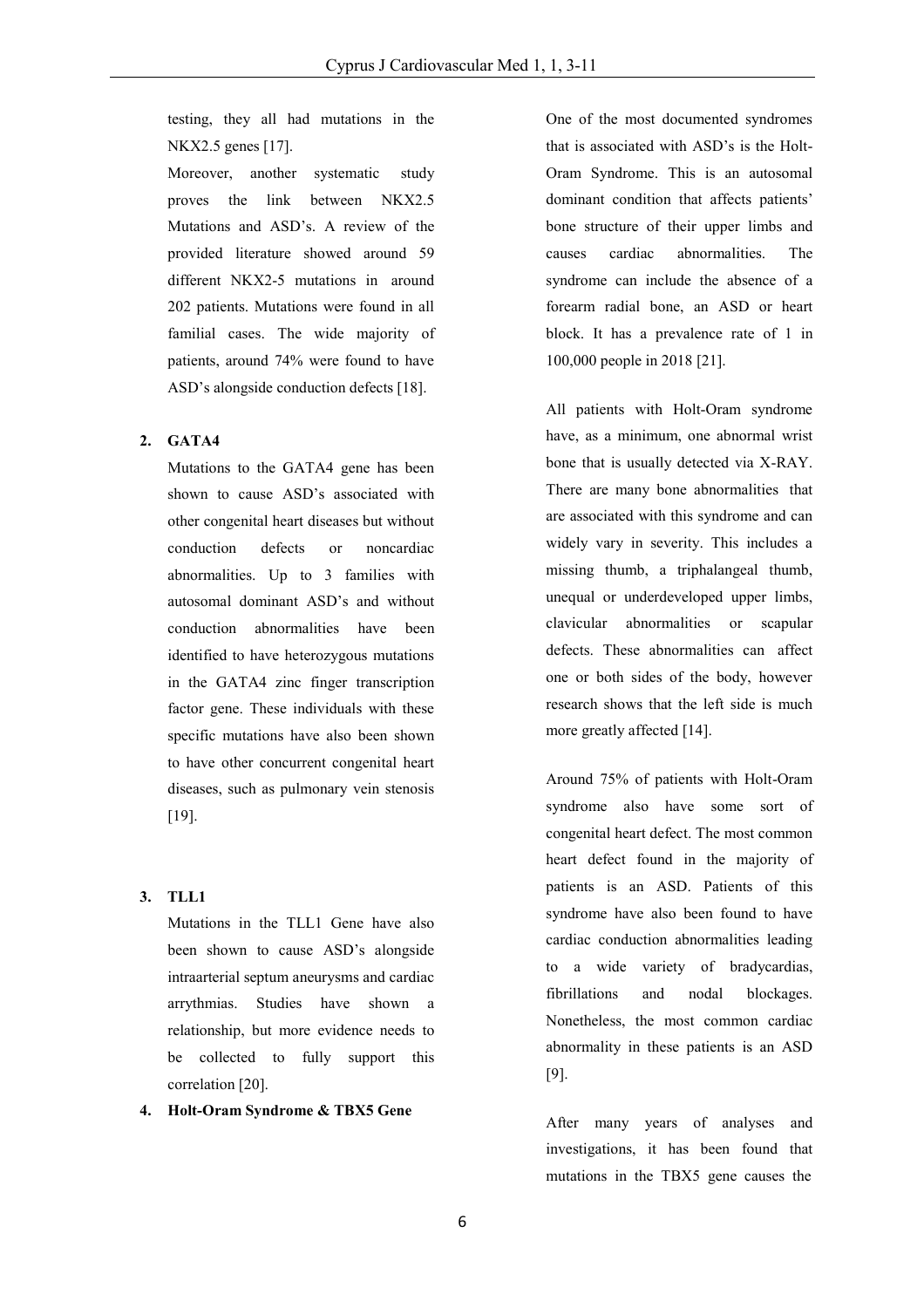Holt-Oram Syndrome. This gene produces a specific protein that is crucial for the fetal physiological development of both the cardiac tissues and the upper musculoskeletal system. Studies have shown that this mutation has an autosomal dominant inheritance pattern, which explains the prominent prevalence of this condition across many generations in the affected families [8].

#### **5. Lutembacher Syndrome**

Another syndrome that involves ASD's is the Lutembacher Syndrome. Patients with this syndrome have a long-standing ASD alongside an acquired mitral stenosis. The ASD is classically of an ostium secundum type and the mitral stenosis is commonly rheumatic instead of congenital. Studies have shown that the ASD is actually protective for these patients because it provides a conduit to decompress the left atrium and the pulmonary vasculature.

Nonetheless, the mitral stenosis can still worsen the prognosis because it adds strain onto the right side, increasing right ventricular work and overall pulmonary blood flow. This subsequently can result in pulmonary hypertension later down the line. Central venous pressure is also increased in patients with this syndrome. Many studies have concluded that Lutembacher Syndrome is inherited in an autosomal dominant fashion and therefore can affect multiple family members across several generations [22].

### **6. Down Syndrome**

Finally, patients with Down syndrome have higher rates of ASDs. As many as one half of Down syndrome patients have some type of septal defect. Atrial septal defect was the most common isolated cardiac defect (33% of the total) and ostium secundum ASD was the most frequent type [23].

#### **Conclusion**

ASD's constitute a great portion of congenital heart diseases around the world, thus it is of vital importance to shed light on the genetic linkages associated with the condition. Doing so could possibly lead the way to increase its early detection and treatment in other family members, preventing the late complications of the condition.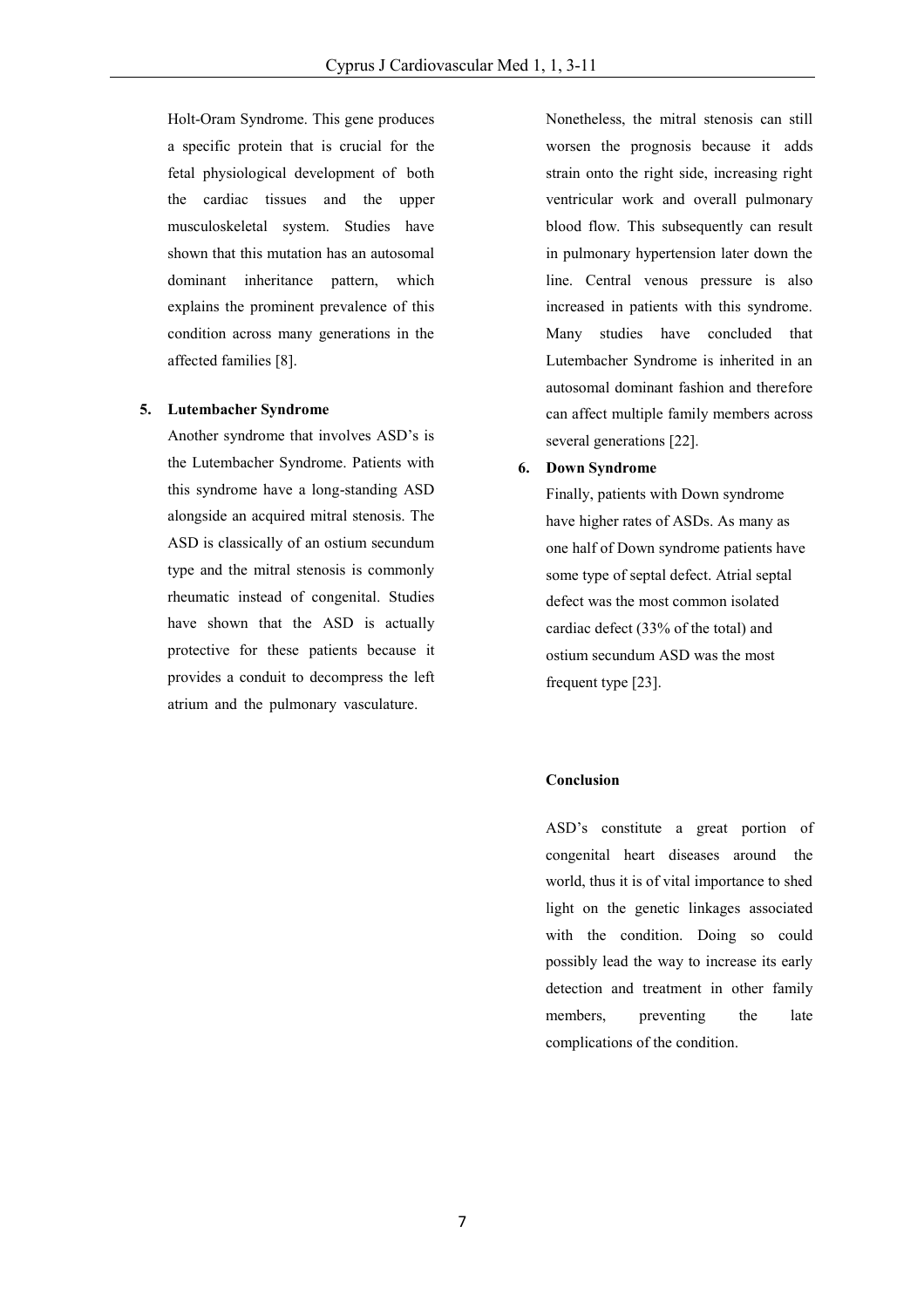# **Figures:**



Figure (1): Detailed Annotation of the Types of Atrial Septal Defects [24].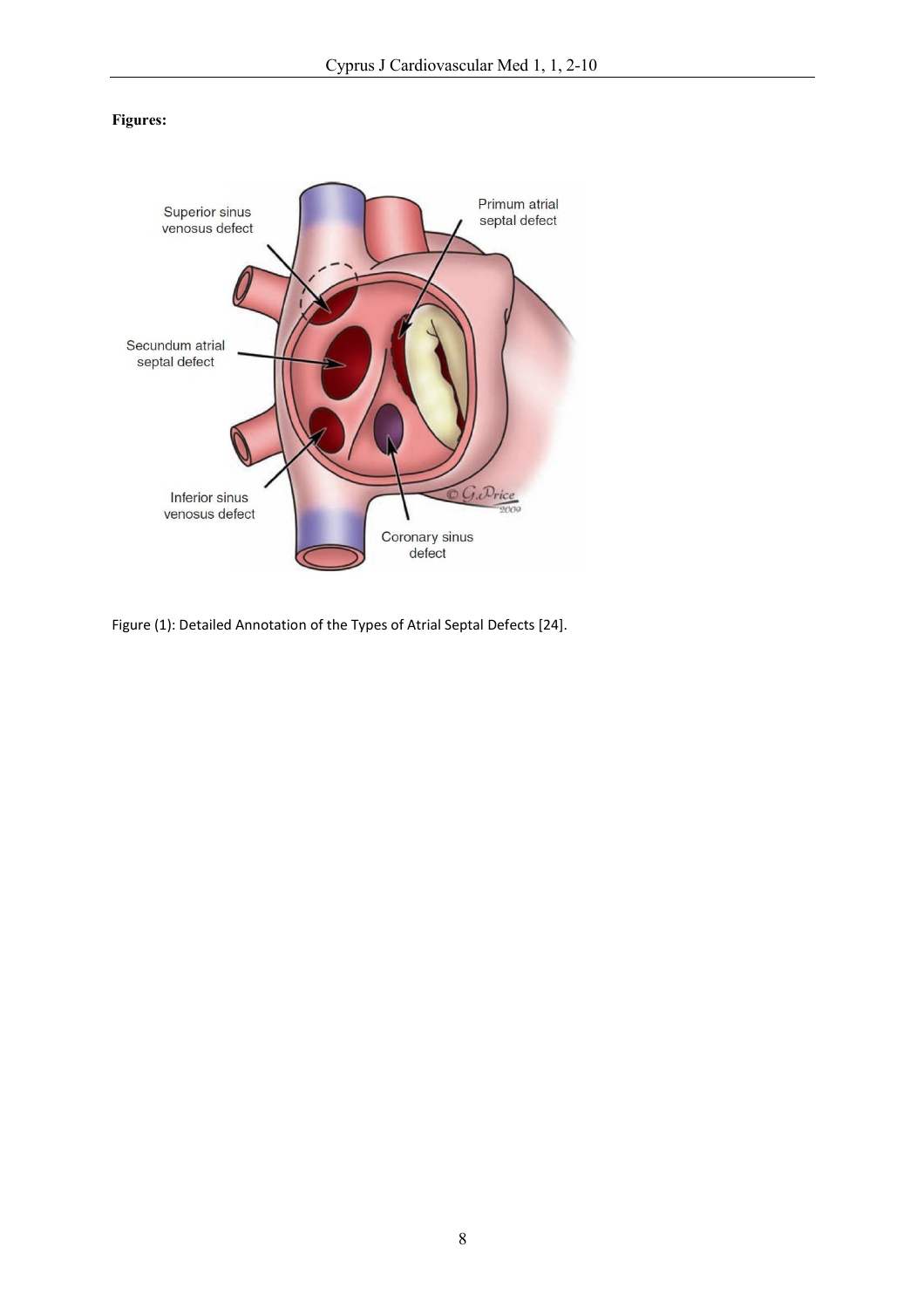# **References:**

1. Celermajer, D., 2017. Atrial septal defects: even simple congenital heart diseases can be complicated. *European Heart Journal*, [online] 39(12), pp.999-1001. Available at:

<https://academic.oup.com/eurheartj/articl e/39/12/999/4675085> [Accessed 17 November 2021].

- 2. Thompson, E., 2016. Atrial septal defehttps://journals.lww.com/jaapa/fulltex t/2013/06000/atrial\_septal\_defect.16.aspx ct. *Journal of the American Academy of Physician Assistants*, [online] 26(6), pp.53-54. Available at: <https://journals.lww.com/jaapa/fulltext/2 013/06000/atrial\_septal\_defect.16.aspx> [Accessed 17 November 2021].
- 3. Syamasundar, P., 2012. Atrial Septal Defect - A Review. *INTECH*, [online] Available at: <https:/[/www.intechopen.com/books/atrial](http://www.intechopen.com/books/atrial) -septal-defect/atrial-septal-defects-areview> [Accessed 17 November 2021].
- 4. Xuan Tuan, H., The Phuoc Long, P., Duy Kien, V., Coung, L. and Van Son, N., 2019. Trends in the Prevalence of Atrial Septal Defect and Its Associated Factors among Congenital Heart Disease Patients in Vietnam. *Journal of Cardiovascular Development and Disease*, [online] 7(1), p.2. Available at:

<https:/[/www.ncbi.nlm.nih.gov/pmc/articl](http://www.ncbi.nlm.nih.gov/pmc/articl) es/PMC7151091/> [Accessed 17 November 2021].

- 5. McDaniel, N., 2011. Ventricular and Atrial Septal Defects. *Pediatrics in Review*, [online] 22(8), pp.265-270. Available at: <https://pedsinreview.aappublications.org/ content/22/8/265> [Accessed 17 November 2021].
- 6. Adiele, D., Arodiwe, I., Chinawa, J., Eze, J., Gouthami, V., Murthy, K., Obidike, E. and Ujunwa, F., 2014. Atrial septal defects: Pattern, clinical profile, surgical

techniques and outcome at Innova heart hospital: A 4-year review. *Nigerian Medical Journal*, [online] 55(2), p.126. Available at: <https:/[/www.ncbi.nlm.nih.gov/pmc/articl](http://www.ncbi.nlm.nih.gov/pmc/articl)

es/PMC4003714/> [Accessed 17 November 2021].

- 7. Lage, K., Greenway, S., Rosenfeld, J., Wakimoto, H., Gorham, J., Segre, A., Roberts, A., Smoot, L., Pu, W., C. Pereira, A., Mesquita, S., Tommerup, N., Brunak, S., Ballif, B., Shaffer, L., Donahoe, P., Daly, M., Seidman, J., Seidman, C. and Larsen, L., 2012. Genetic and environmental risk factors in congenital heart disease functionally converge in protein networks driving heart development. *Proceedings of the National Academy of Sciences*, [online] 109(35), pp.14035-14040. Available at: <https:/[/www.pnas.org/content/109/35/14](http://www.pnas.org/content/109/35/14) 035> [Accessed 17 November 2021].
- 8. Posch, M., Perrot, A., Berger, F., Özcelik, C. and Stewart, J., 2009. Molecular genetics of congenital atrial septal defects. *Clinical Research in Cardiology*, [online] 99(3), pp.137-147. Available at: <https:/[/www.ncbi.nlm.nih.gov/pmc/articl](http://www.ncbi.nlm.nih.gov/pmc/articl) es/PMC2830584/> [Accessed 17 November 2021].
- 9. Sarkozy, A., Conti, E., Neri, C., Agostino, R. and Digiliono, N., 2017. Spectrum of atrial septal defects associated with mutations of NKX2.5 and GATA4 transcription factors. *Journal of Medical Genetics*, [online] 42(2), pp.e16-e16. Available at: <https://jmg.bmj.com/content/42/2/e16> [Accessed 17 November 2021].
- 10. Kuijpers, J., Mulder, B. and Bouma, B., 2015. Secundum atrial septal defect in adults: a practical review and recent developments. *Netherlands Heart Journal*, [online]  $23(4)$ , pp.205-211. Available at: <https:/[/www.ncbi.nlm.nih.gov/pmc/articl](http://www.ncbi.nlm.nih.gov/pmc/articl) es/PMC4368528/> [Accessed 18 November 2021].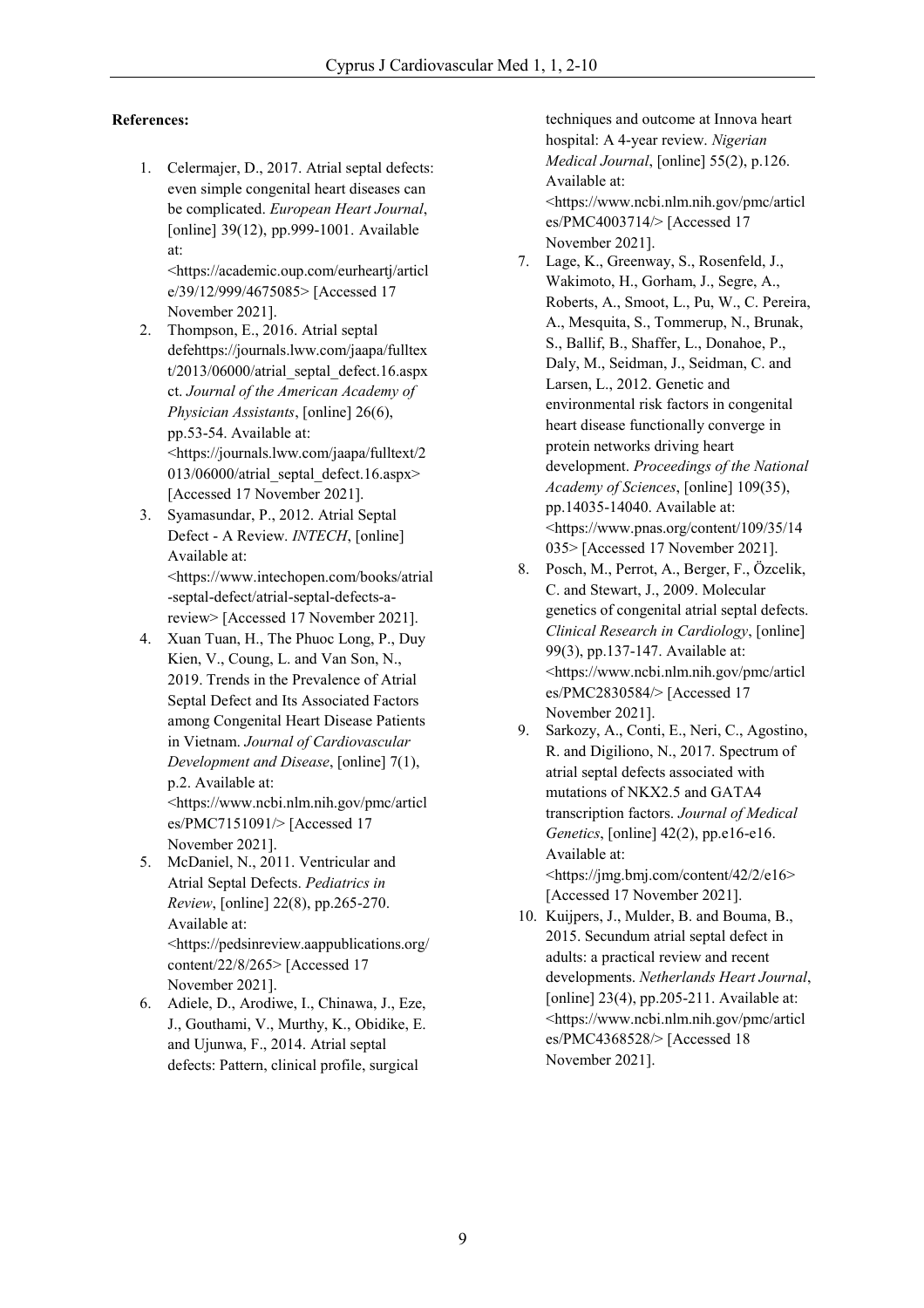- 11. Briggs, L., Kakarla, J. and Wessels, A., 2012. The pathogenesis of atrial and atrioventricular septal defects with special emphasis on the role of the dorsal mesenchymal protrusion. *Differentiation*, [online]  $84(1)$ , pp.117-130. Available at: <https:/[/www.ncbi.nlm.nih.gov/pmc/articl](http://www.ncbi.nlm.nih.gov/pmc/articl) es/PMC3389176/> [Accessed 18 November 2021].
- 12. Sivakumar, K., Quadros, S., Pavithran, S. and Agrawal, R., 2018. Coronary sinus atrial septal defect without persistent left superior vena cava: Three-dimensional imaging of a rare defect. *Annals of Pediatric Cardiology*, [online] 11(1), p.103. Available at: <https:/[/www.ncbi.nlm.nih.gov/pmc/articl](http://www.ncbi.nlm.nih.gov/pmc/articl) es/PMC5803963/> [Accessed 18 November 2021].
- 13. Le Glaun, L., 2021. *pathophysiology of atrial septal defects ncbi*. [online] NCBI. Available at: <https:/[/www.ncbi.nlm.nih.gov/pmc/articl](http://www.ncbi.nlm.nih.gov/pmc/articl) es/PMC6174151/> [Accessed 18 November 2021].
- *14.* Martin, S., 2021. *Atrial Septal Defects – Clinical Manifestations, Echo Assessment, and Intervention - Seth S. Martin, Edward P. Shapiro, Monica Mukherjee, 2014*. [online] SAGE Journals. Available at: <https://journals.sagepub.com/doi/10.4137 /CMC.S15715> [Accessed 18 November 2021].
- 15. Savis, A., 2018. Echocardiographic approach to catheter closure of atrial septal defects: patient selection, procedural guidance and post-procedural checks. *Echo Research and Practice*, [online] 5(2), pp.R49-R64. Available at: <https:/[/www.ncbi.nlm.nih.gov/pmc/articl](http://www.ncbi.nlm.nih.gov/pmc/articl) es/PMC5937057/> [Accessed 18 November 2021].
- 16. Weikel, A., 2021. Autosomal dominant hereditary atrial septal defect with heart conduction defects and mitral valve insufficiency. *CTS*, [online] 12(3), p.201. Available at:

<https://pubmed.ncbi.nlm.nih.gov/960976/ > [Accessed 18 November 2021].

- 17. Lynch, H., 1978. Hereditary Atrial Septal Defect. *American Journal of Diseases of Children*, [online] 132(6), p.600. Available at: <https://pubmed.ncbi.nlm.nih.gov/148839/
- > [Accessed 18 November 2021]. 18. Ellesøe, S., Johansen, M., Bjerre, J., Hjortdal, V., Brunak, S. and Larsen, L., 2015. Familial Atrial Septal Defect and Sudden Cardiac Death: Identification of a NovelNKX2-5Mutation and a Review of the Literature. *Congenital Heart Disease*,
- [online] 11(3), pp.283-290. Available at: <https://pubmed.ncbi.nlm.nih.gov/266797 70/> [Accessed 18 November 2021]. 19. Yang, Y., Wang, J., Liu, X., Chen, X.,
- Zhang, W. and Wang, X., 2013. Mutation spectrum of GATA4 associated with congenital atrial septal defects. *Archives of Medical Science*, [online] 6, pp.976-983. Available at: <https:/[/www.ncbi.nlm.nih.gov/pmc/articl](http://www.ncbi.nlm.nih.gov/pmc/articl)

es/PMC3902718/> [Accessed 18 November 2021].

- 20. Stańczak, P., Witecka, J., Szydło, A., Gutmajster, E., Lisik, M., Auguściak-Duma, A., Tarnowski, M., Czekaj, T., Czekaj, H. and Sieroń, A., 2008. Mutations in mammalian tolloid-like 1 gene detected in adult patients with ASD. *European Journal of Human Genetics*, [online] 17(3), pp.344-351. Available at: <https://pubmed.ncbi.nlm.nih.gov/188302 33/> [Accessed 18 November 2021].
- 21. Vanlerberghe, C., Jourdain, A., Ghoumid, J., Frenois, F., Mezel, A., Vaksmann, G., Lenne, B., Delobel, B., Porchet, N., Cormier-Daire, V., Smol, T., Escande, F., Manouvrier-Hanu, S. and Petit, F., 2018. Holt-Oram syndrome: clinical and molecular description of 78 patients with TBX5 variants. *European Journal of Human Genetics*, [online] 27(3), pp.360- 368. Available at: <https:/[/www.ncbi.nlm.nih.gov/pmc/articl](http://www.ncbi.nlm.nih.gov/pmc/articl)